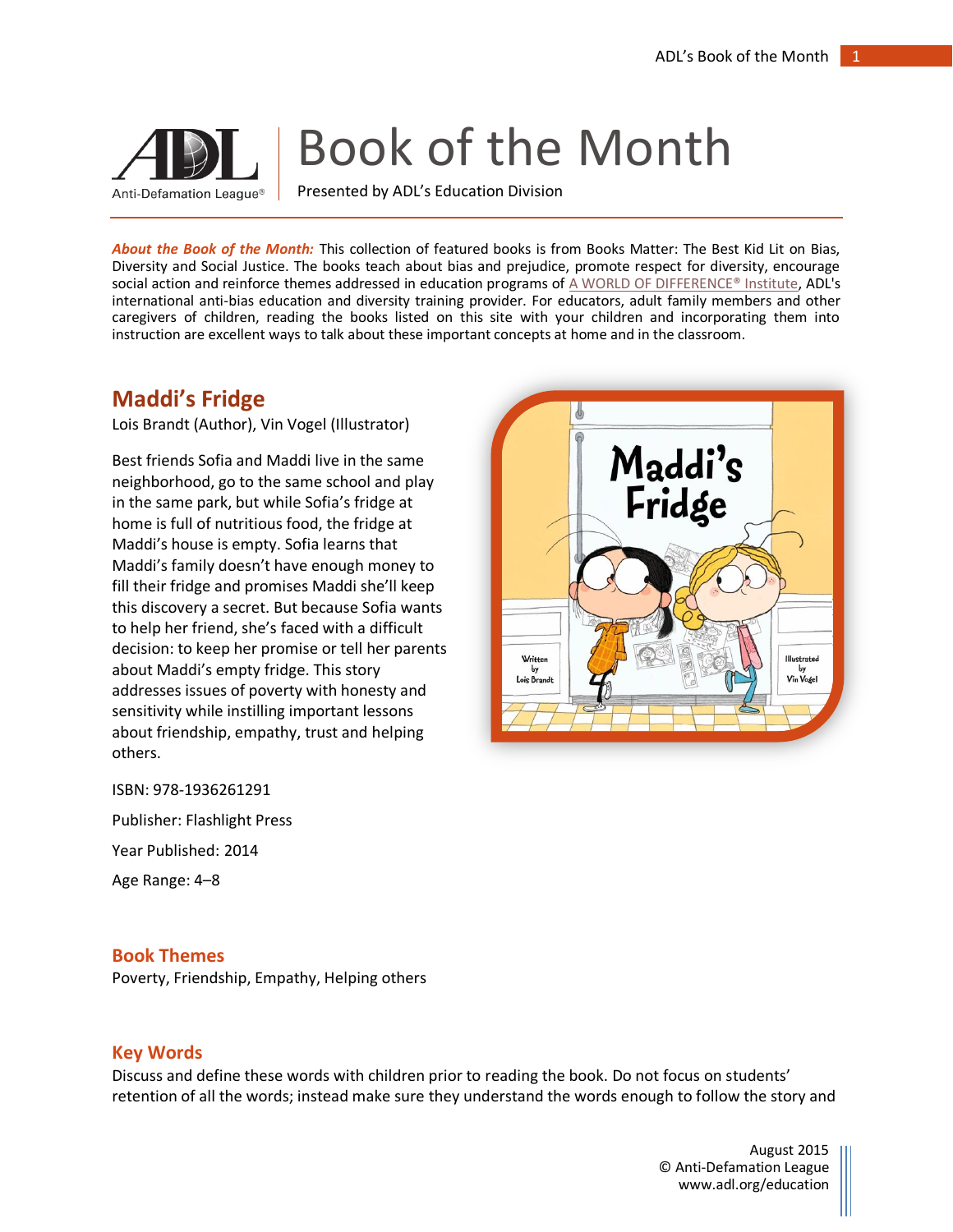remind children of their meanings as they come up in the book. You can also post the words and point out to students when they appear in the story. See also ADL's Definitions Related to Bias, Injustice and [Bullying for Elementary Age Children.](http://www.adl.org/education-outreach/curriculum-resources/c/definitions-related-to-bias-injustice-bullying.html#.VZvrQflVhHy)

- $apartment$  **n** hungry **promise** 
	-
- climbing wall  $\qquad \qquad \blacksquare$  important  $\qquad \blacksquare$  shadows
	-
	- growled **a** nutrition **a** treat

[**Note to Teacher**: As you read and discuss this book, be mindful about the students in your classroom and the extent to which you have poor, homeless and/or hungry students. Be sensitive to them and their family situations and do not put them in the position of having to share anything about this aspect of their lives. Assess whether the book and discussion will raise unnecessary emotional discomfort for them. Sometimes children feel relieved to discuss something so personal and others may feel awkward and embarrassed about it.]

#### **Discussion Questions**

Before reading the book aloud, ask pre-reading questions:

- What is the title of the book?
- Who do you think the two children are on the cover of the book?
- What do you think the book might be about?

As you read the book aloud, ask a few discussion questions periodically throughout the reading to check comprehension and keep the students engaged:

- Who was the fastest runner, Maddi or Sofia? (page 5)
- What happened to the fish in Sofia's backpack? (page 14)
- What did Sofia tell her Mom about Maddi? (page 26)

After reading the book aloud, ask some or all of the following discussion questions:

- **No.** What is the story about?
- How would you describe the relationship between Maddi and Sofia?
- Why do you think Maddi's refrigerator is almost empty?
- How do you think Maddi felt when Sofia opened her refrigerator?
- Why do you think Maddi asked Sofia promise not to tell anyone?
- What was Sofia thinking about when she was eating her dinner of fish and rice?
- Why did Sofia start bringing food to Maddi for lunch?
- At first, why didn't Sofia tell her Mom what was going on with Maddi?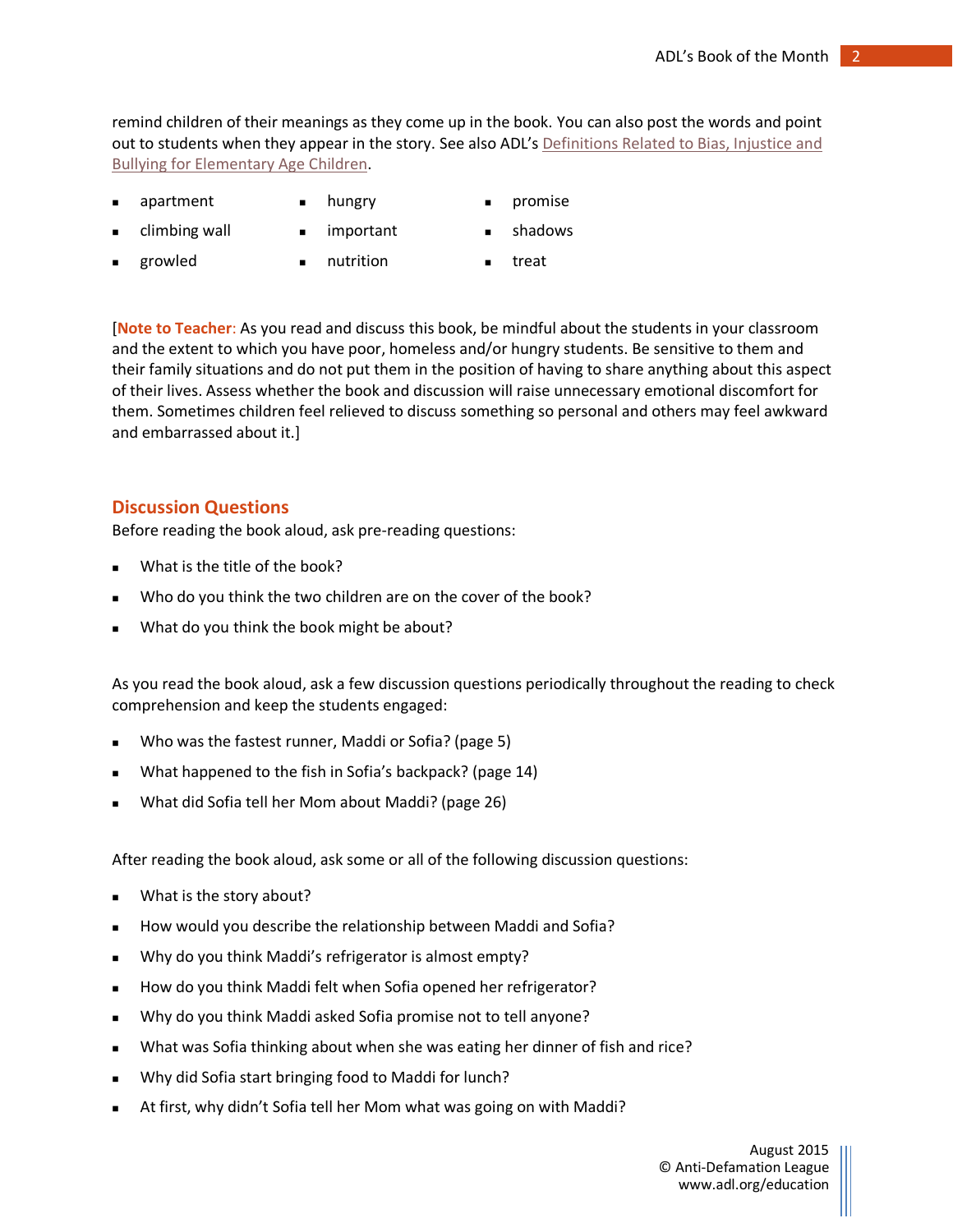- Why do you think Sofia finally decided to tell her Mom that there was no food in Maddi's fridge?
- What happened after Sofia told her Mom about Maddi's fridge? What did they do?
- What would you have done if you were Sofia?
- What was the conversation like between Maddi and Sofia after Sofia told her Mom?
- In what ways did Maddi and Sofia help each other?
- Have you ever felt like Maddi in that you wanted to help a friend but didn't know what to do? How so?
- How does Maddi feel in the end?
- What was your favorite part of the book?
- What do you think might happen next in the story?
- What message do you think the author is trying to convey?
- What can we do as individual people or as a community when we see something unfair happening in the world?

#### **Extension Activities**

Below are activities that you can do with children in order to extend the learning from the book.

#### **1. Act out a Scene**

Select a favorite scene from the book and have the students act it out, either working as a whole class or in small groups, depending on the scene and the amount of people needed. First brainstorm the different parts of the book or scenes that students like (e.g. when Sofia and Maddi are playing in the park and on the climbing wall, when Sofia discovers that Maddi's fridge is almost empty, when Sofia tells Maddi they don't have enough money to buy more food, when Sofia and her Mom bring groceries to Maddi and her Mom). Ask students to think about what might have happened right before and after that scene and act those parts out as well. If possible, write dialogue for what the main characters and others might say or use the actual dialogue from the book. Students can then act it out for the class, other classes and/or invite parents in to watch.

**NOTE:** For this activity, be mindful as to whether you have students in your class with economic challenges/hardships and adjust the activity so that the scenes don't trigger students or cause emotional turmoil.

#### **2. Describe and Draw a Character**

With students, make a list of the different characters in the book. Have them name all of the characters they can remember and write their names on the board or chart paper (Maddi, Sofia, Sofia's Mom, Luis, Maddi's Mom). Explain to students that they are going to work in pairs or groups of three to create a drawing and description of one character of their choosing. After they have gotten into their pairs or triads, instruct them to choose one of the characters and (1) draw a picture of the person, (2) write 3–6 words around the picture which describe the person (adjectives) that may include their physical characteristics, their personality and their feelings and (3) write at least one quote (what the person said) from the story or something you think they might say. After their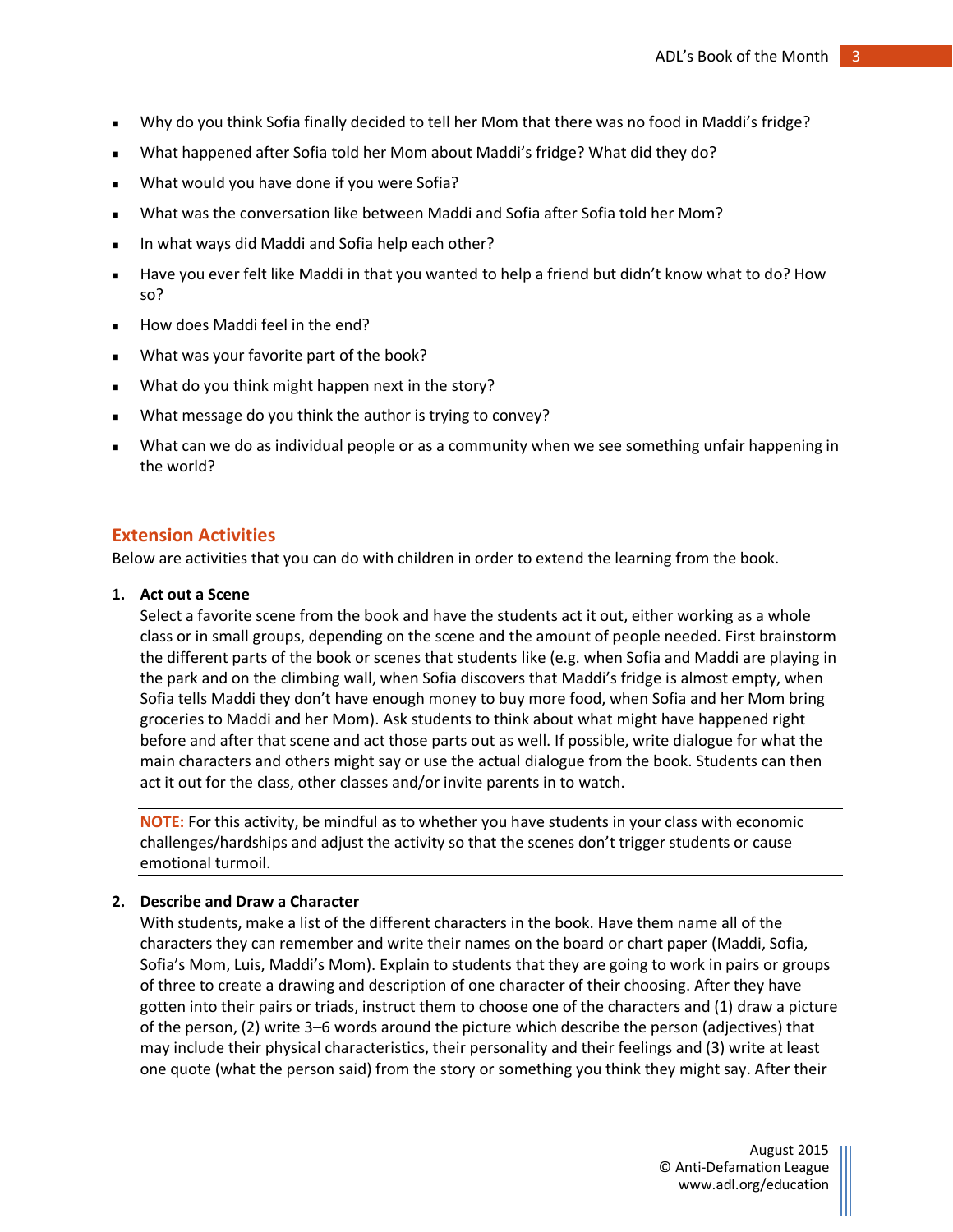drawings and descriptions are completed, hang all of the pictures around the room and have students do a "gallery walk" to look at their classmates' work.

#### **3. Helping Others—Social Action Project**

This book addresses the issue of poverty and hunger by highlighting a poor family in need of food. On the last page of the book (page 32), there are suggestions for what one can do to help people like Maddi and her family: "Let's Help Friends Who Have Empty Refrigerators." Brainstorm with students what ideas they have about helping people who don't have enough food or who are hungry. Young children often focus on individual ways to help (offer food to someone who is hungry) and it is important to help them also think about structural solutions such as supporting food banks, writing letters to legislators and other solutions that move people out of poverty. As a class, come up with a social action project that focuses on hunger or another issue that is relevant in your own community that may be of more interest and concern to the students (e.g. homelessness, bullying, prejudice, etc.). You can use [The Kid's Guide to Service Projects](http://www.adl.org/education-outreach/books-matter/books/the-kids-guide-to-service-projects.html) and [The Kid's Guide to](http://www.adl.org/education-outreach/books-matter/books/the-kids-guide-to-social-action.html)  [Social Action](http://www.adl.org/education-outreach/books-matter/books/the-kids-guide-to-social-action.html) for ideas and additional resources.

#### **ADL Resources**

The following are curriculum and other educational resources on anti-bias teaching strategies and socioeconomic issues.

#### **Curriculum Resources**

"We Can All Be Kid President," *Current Events Classroom,* [www.adl.org/education-outreach/lesson](http://www.adl.org/education-outreach/lesson-plans/c/we-can-all-be-kid-president.html)[plans/c/we-can-all-be-kid-president.html.](http://www.adl.org/education-outreach/lesson-plans/c/we-can-all-be-kid-president.html)

"Who Am I? Identity Poems," *Current Events Classroom,* [www.adl.org/education-outreach/lesson](http://www.adl.org/education-outreach/lesson-plans/c/who-am-i-identity-poems.html)[plans/c/who-am-i-identity-poems.html](http://www.adl.org/education-outreach/lesson-plans/c/who-am-i-identity-poems.html)

#### **Websites**

10 Ways Youth Can Engage in Activism [www.adl.org/education-outreach/curriculum-resources/c/10-ways-youth-can-engage-in.html](http://www.adl.org/education-outreach/curriculum-resources/c/10-ways-youth-can-engage-in.html)

This site provides ideas for bringing social activism into the classroom and outside of the school walls. These are lifelong skills and attitudes that teach students about citizenship and that there is something you can do when faced with injustice. The strategies can be acted upon individually, organized together as a group and young people can join with a larger effort that is taking place locally or nationally.

Anti-Bias Education

[www.adl.org/education-outreach/anti-bias-education](http://www.adl.org/education-outreach/anti-bias-education)

Provides training program offerings for pre-K through 12th grade school communities—educators, administrators, youth and families—which focus on the development of an inclusive culture and respectful school climate by addressing issues of bias and bullying.

Be An Ally: Six Simple Ways

[www.adl.org/education-outreach/anti-bias-education](http://www.adl.org/education-outreach/anti-bias-education)

Some simple things a student can do to be an ally to targets of name-calling and bullying.